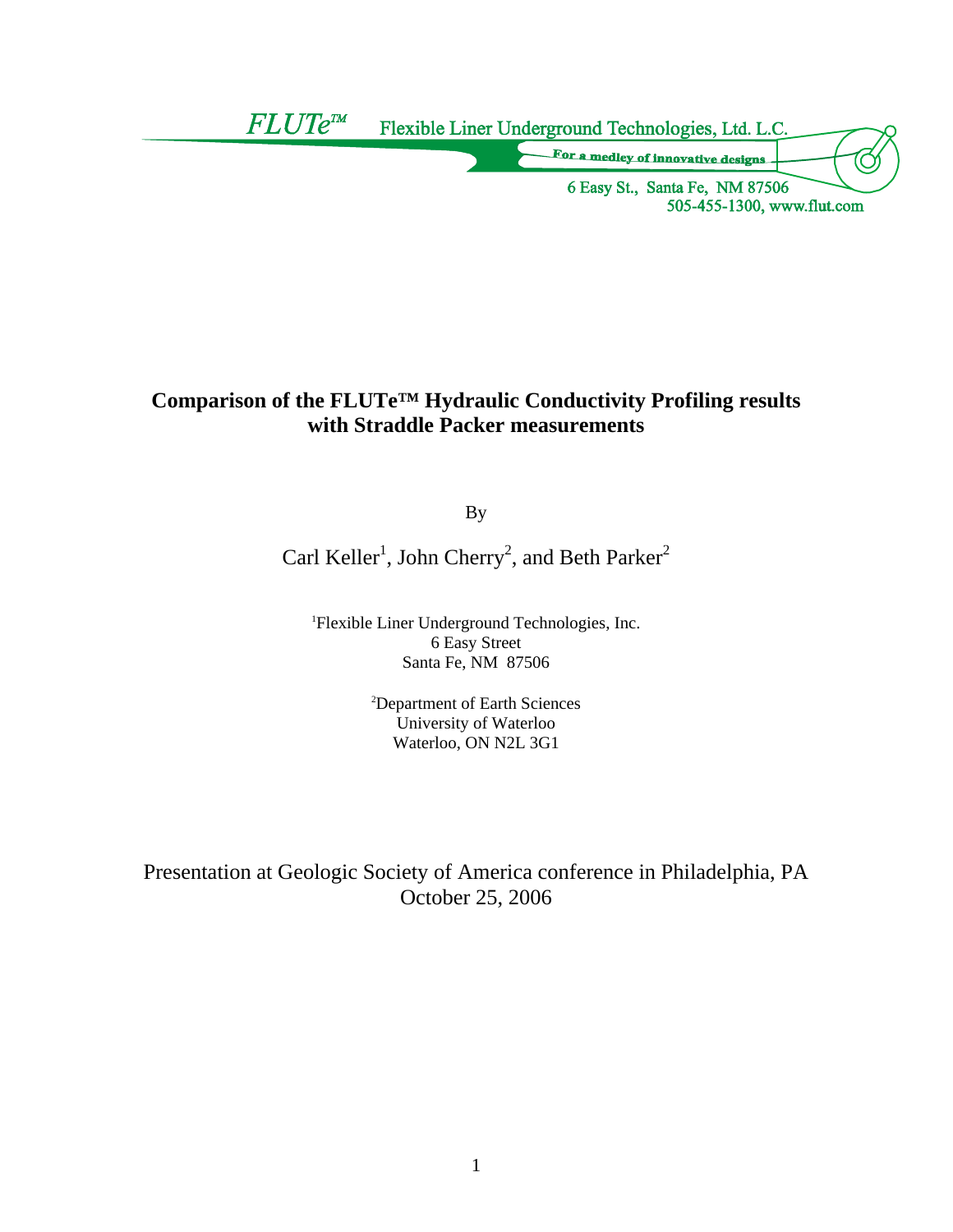# **Comparison of the FLUTe Hydraulic Conductivity Profiling results with Straddle Packer measurements**

#### **Abstract**

The FLUTe technique for location and mapping of the significant flow paths in a borehole using a flexible everting liner has been reported earlier in other papers. The method allows one to map the significant flow paths in a borehole in 1-4 hrs. relatively independent of the borehole depth. The location of each flow path (e.g., fracture, or bedding plane) and the explicit measurement of the flow rate in each path in such a short time with the everting liner (10-15% of the typical time for discrete straddle packer testing of the entire hole) have obvious utility. However, the question is whether the FLUTe measurements are correct, and how do they compare to straddle packer measurements of the same hole. This paper describes the techniques that have been developed to assess the FLUTe method and to make a careful comparison of FLUTe results with the packer tests of the same borehole. The FLUTe measurements usually provide much more spatial detail than discrete packer tests and therefore the FLUTe measurements were integrated over the same vertical interval as each packer test to provide the equivalent average packer value. The differences are obvious. The next step was to use the packer conductivity profile to calculate a synthetic liner vertical velocity in the borehole. The packer data provided a substantially higher synthetic liner velocity than the FLUTe liner measured velocity. A test of the comparison was performed by integrating the FLUTe data to provide an equivalent set of packer results, and then using the integrated FLUTe results to develop a synthetic liner velocity for comparison with the actual liner velocity measured with hole depth. The comparison was nearly perfect, suggesting that there are no errors in the comparison methods used. The conclusion is that the straddle packer testing provided excessively high conductivities in the lower regions of the borehole due to bypass of the packers. There is no bypass in the liner measurement method. The everting liner measurement method seems to provide more accurate results than the packer testing for highly fractured holes. However, the straddle packer tests can measure to lower conductivities in the low flow regions of the borehole than are practical for the everting liner method. The low cost of the everting liner measurement method and the data quality should provide a significant advantage to the characterization of the flow paths in fractured rock sites for design of remediation procedures and for assessment of contaminant transport. Another advantage is that once the FLUTe measurement is finished, cross contamination is prevented by the sealing liner which is left in place.

# **I. Introduction**

FLUTe has developed a technique for locating all significant flowing fractures in a borehole and measuring the flow rate out of each fracture or permeable interval intersected by the borehole. The measurement is performed while installing a flexible liner into the borehole. The liner is often left in place to seal the borehole once the measurement is complete. This paper describes briefly how the FLUTe measurement is performed and how the results compare to a traditional method of flow path measurement, namely the straddle packer technique. It is assumed that the reader is familiar with the performance of straddle packer measurements (Lapcevic, 1999). The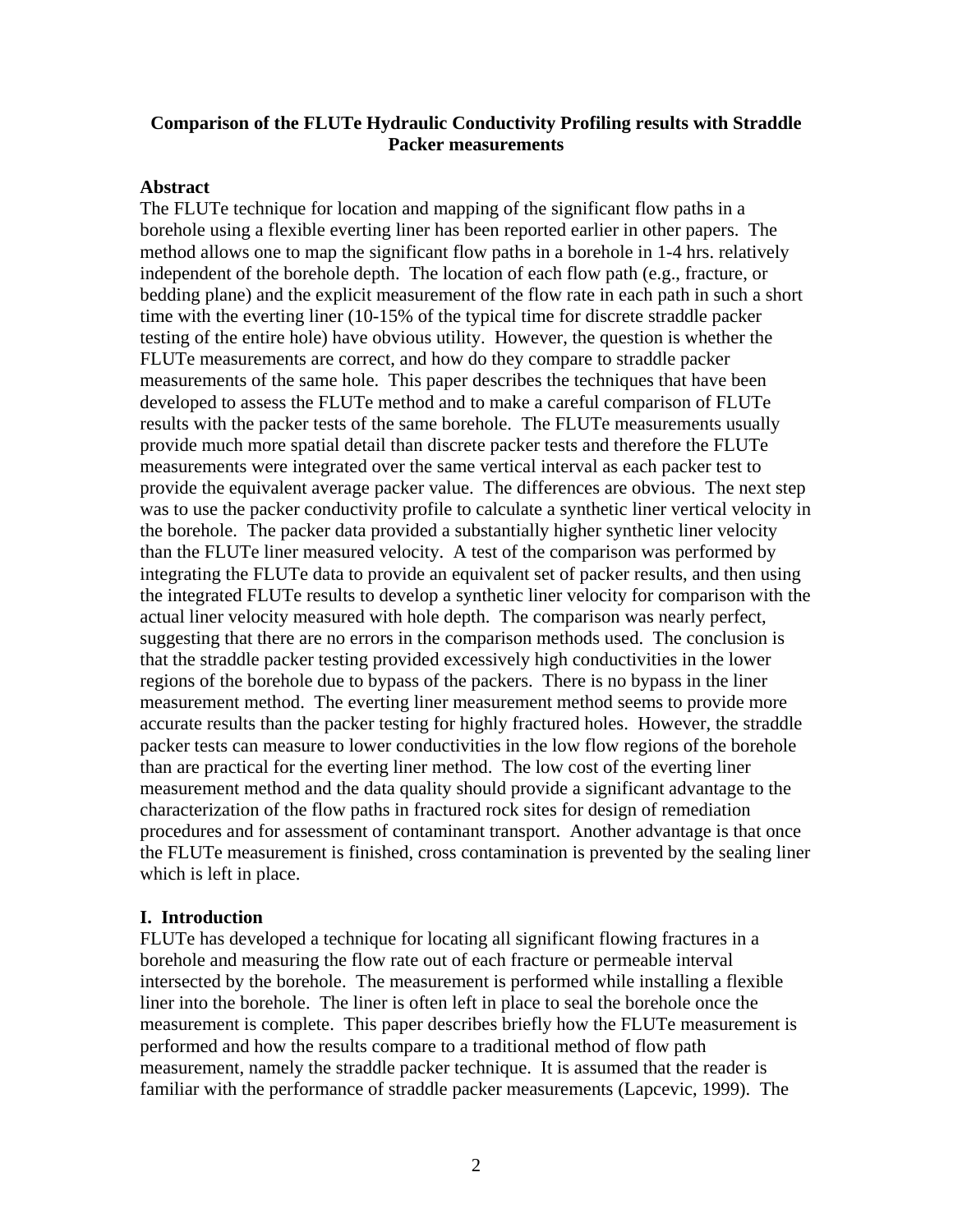FLUTe technique is called the FLUTe Hydraulic Conductivity Profiling Method (pat. no. 6910374 B2) or more briefly, the FLUTe profiler. The comparison of the two methods is shown for a University of Waterloo investigation site at Guelph, Ontario.

# **II. The FLUTe Profiler method**

The measurement is performed by the eversion of a FLUTe blank liner into a borehole (Fig. 1). The liner is deployed from a reel adjacent to the wellhead. The liner is driven down the hole by the pressure of the water added to the interior of the liner at the wellhead. The liner is inside-out on the reel and everts (the opposite of inverts) as the liner is fed down the hole. The everting liner drives the water from the hole like a perfectly fitting piston. The water is driven from the hole at a rate dependent upon the transmissivity of the borehole below the end of the liner, and in proportion to the driving pressure inside the liner. The driving pressure is simply the excess head inside the liner relative to the water table in the formation. As the liner descends, it sequentially seals the flow paths intersecting the borehole from the top down. It is noteworthy that the driving pressure in the



#### **Fig. 1. Blank liner installation with measurements to identify open fractures**

borehole beneath the liner is uniform throughout the hole and there is ample time for the steady state condition to develop as the liner descends. The drawing in Fig. 2 shows the

everting liner as it passes a flow path (a fracture as drawn, but it can be a permeable bed as well). The velocity of the liner at any point in the borehole depends upon the flow paths remaining below the descending liner. Therefore the liner starts with a high velocity but drops in velocity each time that a flow path is sealed.

The measurement is performed by recording the liner position with time, the tension on the liner, and the excess head driving the liner. The tension on the liner at the wellhead is controlled to be constant and the



Flow rate into the fracture,  $Q = A(V1-V2)$ , where  $V1 > V2$ **Transmissivity over dZ is:**  $C \times dZ = fctn(A, dV, dZ, ...)$ 



actual tension on the liner is also monitored and recorded. The excess head is also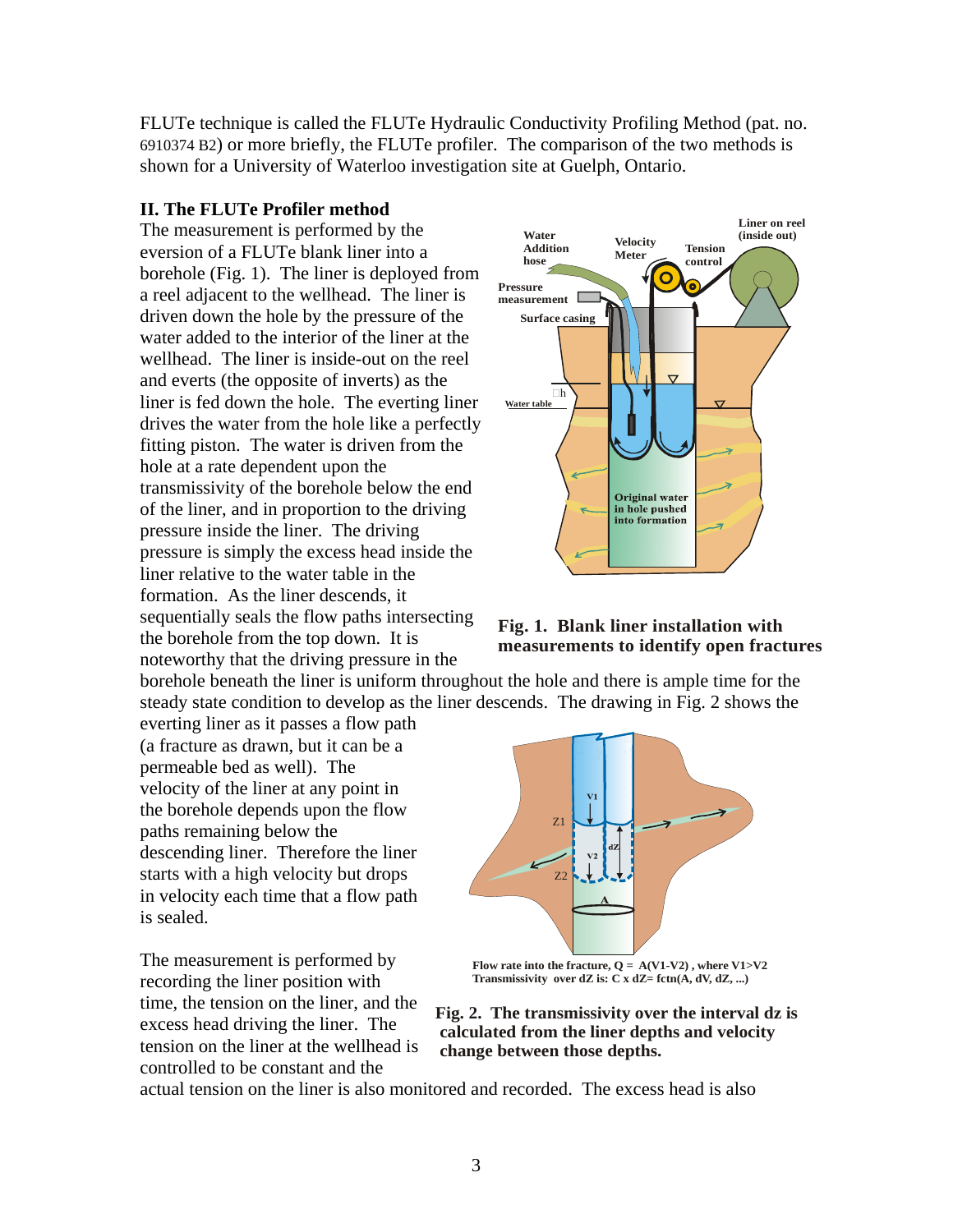controlled to be relatively constant. From the recorded data, the liner velocity is calculated and divided by the driving pressure to obtain the velocity per unit driving pressure. This normalized velocity is simply called the "velocity" throughout this paper.

The typical result is the graph of monotonically decreasing velocity versus depth with the typical features shown in Fig. 3. As each significant flow path is sealed by the descending liner the change in velocity indicates the location of the flow path, and the magnitude of the velocity change is directly proportional to



Fig. 3. Velocity profile shows the nature of the flow paths

the flow into that path before it was sealed. As shown in Fig. 2, the velocity change, dv, times the borehole cross section, A, is the flow rate into the flow path before it is sealed. The model assumes that the flow into the hole wall occurs uniformly over the interval, dz, which is traversed by the liner in moving from the depth  $z_i$  to  $z_{i+1}$ . Just as a straddle packer measurement is over an interval dz, the flow rate into that interval is used to calculate a transmissivity of the hole wall over the interval dz. The same steady state assumption is used to calculate the conductivity of that interval of the hole wall as is used for packer measurements. The liner data is recorded every two seconds, typically, so that the liner traverses an interval of the hole wall every two seconds depending upon the liner velocity. The result of the FLUTe measurement is to calculate the transmissivity/conductivity of each interval of the hole wall traversed in every time interval. This produces a very high spatial resolution measurement of the vertical borehole transmissivity. For those sections of the borehole with very little transmissivity, the liner velocity change is essentially zero.

#### **III. The straddle packer measurements at Guelph, Ontario hole no. MW-24**

The typical constant-head injection straddle packer system (Lapcevic, et al, 1999) was used to perform ~63 measurements in a 4 inch diameter by 340 ft deep hole over adjacent 5 ft intervals. The technique used a constant driving head supplied by tall tanks of several diameters and measured the flow rate into each straddled interval after achieving a nominal steady state flow rate. The measured flow rate was used to calculate the conductivity of each straddled interval. Figure 4 is a schematic of the packer measurement system used. It was developed for the Canadian Center for Inland Waters and used by the University of Waterloo at Guelph.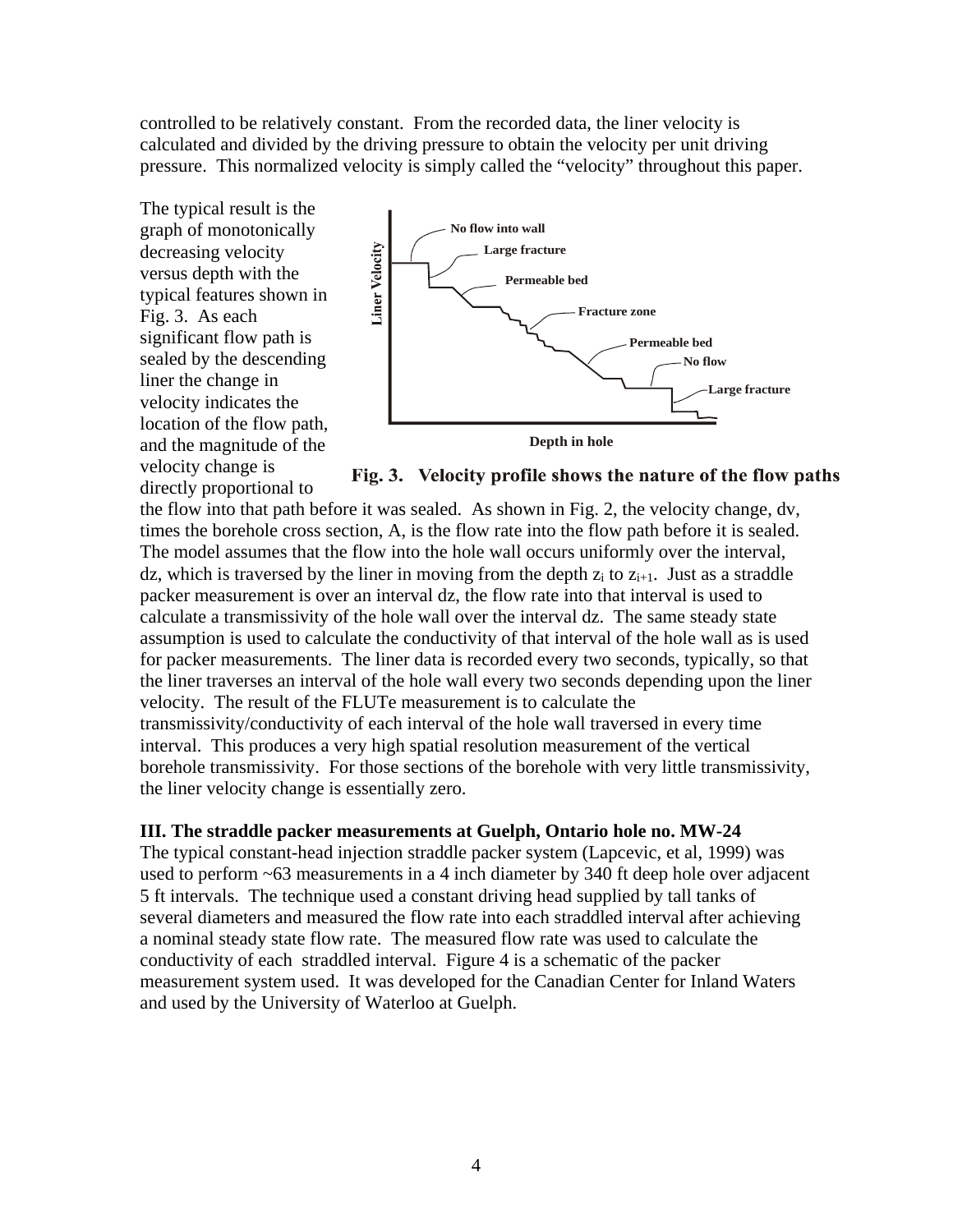

# **Fig. 4. Test system used at Guelph site for packer measurements**

# **IV. The geologic setting**

Three holes were profiled with the FLUTe technique, MW-24, 25, and 376-6 at the Guelph site. The total transmissivity of hole no. 24 was 5 cm<sup>2</sup>/s with an initial flow rate of 44 gal/min. The transmissivity of hole MW-25 was 9.4 cm<sup>2</sup>/s with 64 gal/min and MW-376-6 was 6.3 cm<sup>2</sup>/s with flow rate of 43 gal/min. The average conductivities of the three holes were 6e-04, 1.5e-03, and 7.4e-04 cm/s respectively. Both MW-25 and 367-6 had high flow out of the bottom portion of the hole and therefore high liner velocities throughout most of the hole.

The geologic medium is a sequence of dolostone, limestone, and shale.

# **V. The comparison of the FLUTe results to packer results**

The comparison of Profiler and Straddle Packers results for MW-24 is described here in detail. The straddle packer tests for each of the three wells were performed in 7-10 days by 1-2 people. MW-24 was packer tested in a total of 8 days with 3-11 intervals per day (at 10 intervals per day, it would require 6 days). The FLUTe profile of MW-24 was performed in ~2 hrs. by two people. The liner was then removed and reinstalled a second time on the same day, in the same time, with the same people, for a test of the reproducibility of the results. Most of the comparison hereafter is with the second profiling run. The results for both installations will be shown.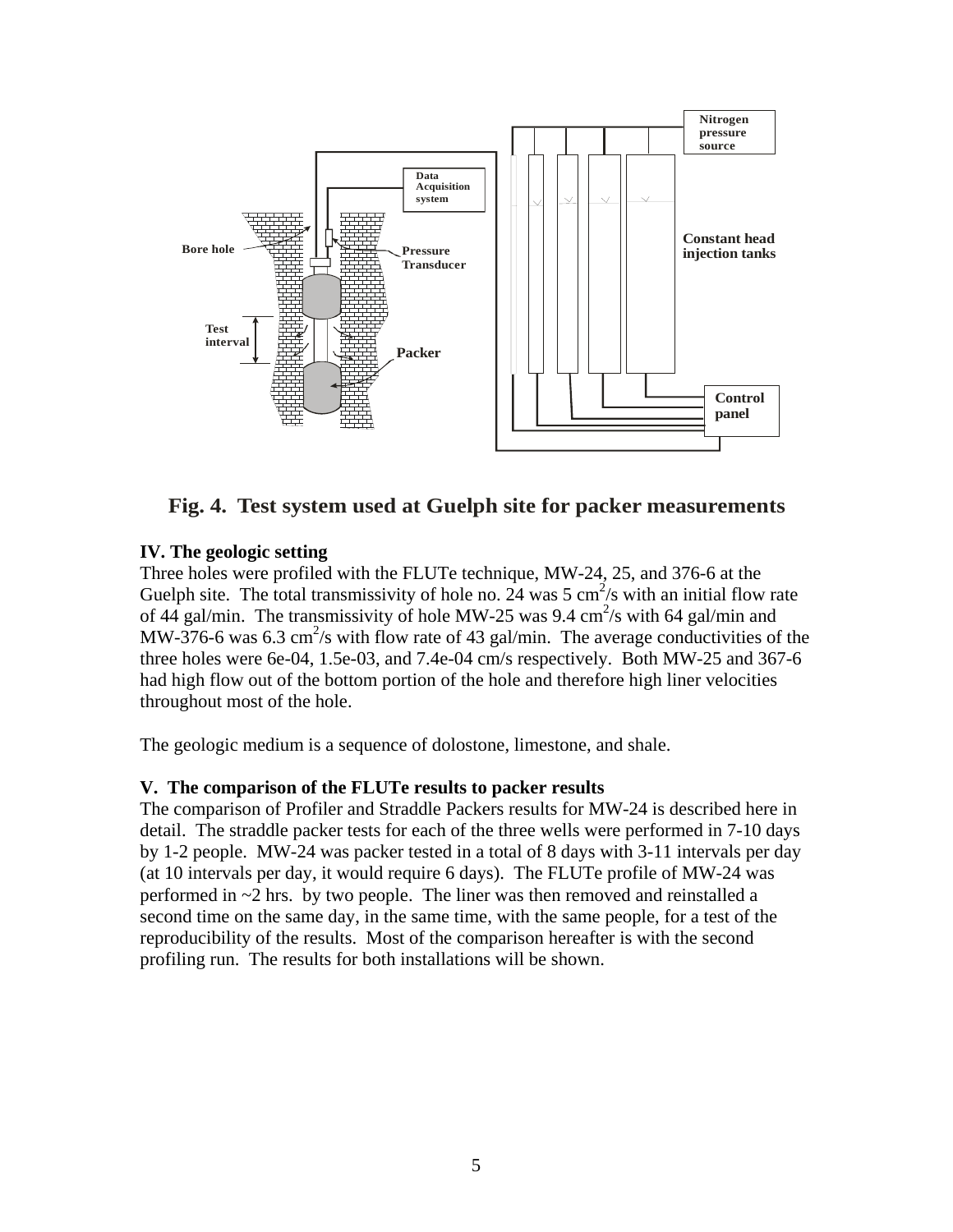

The FLUTe liner velocity from MW-24 is shown in Fig. 5. The raw velocity ("smoothed over 3") is calculated over two adjacent intervals centered on the midpoint. It is plotted as the black curve. The velocity data is then smoothed over a variable number of points depending upon the liner velocity (fewer points for a high velocity and more points for a lower velocity). The resolution is better at the lower velocity in the lower portion of the hole, but the resolution based on the smoothing function ranges from 0.35 to 0.1 ft. for this data set. Figure 5 shows the raw data (black curve), the smoothed data (pink curve), and the monotonic fit to the smoothed data (yellow curve). The comparison of the black curve (raw velocity) to the pink curve (smoothed) shows very little effect of the smoothing procedure.

The monotonic fit of the data is done to ignore temporary drops in the liner velocity. Figure 6 shows the liner passing through an enlargement of the borehole. As the liner expands into the enlargement, the velocity drops due to the larger cross section of the liner driving the water from the hole. However, as the liner passes into the normal borehole, the liner cross section decreases to its area before entering the enlargement. That





decrease in liner cross section as it exits the enlarged portion of hole causes a liner velocity increase. The monotonic fit therefore ignores any temporary drops in liner velocity for any reason (e.g., brief increase in liner tension coming off the reel). The yellow monotonic fit is very close to the smoothed data except at ~150 ft where the end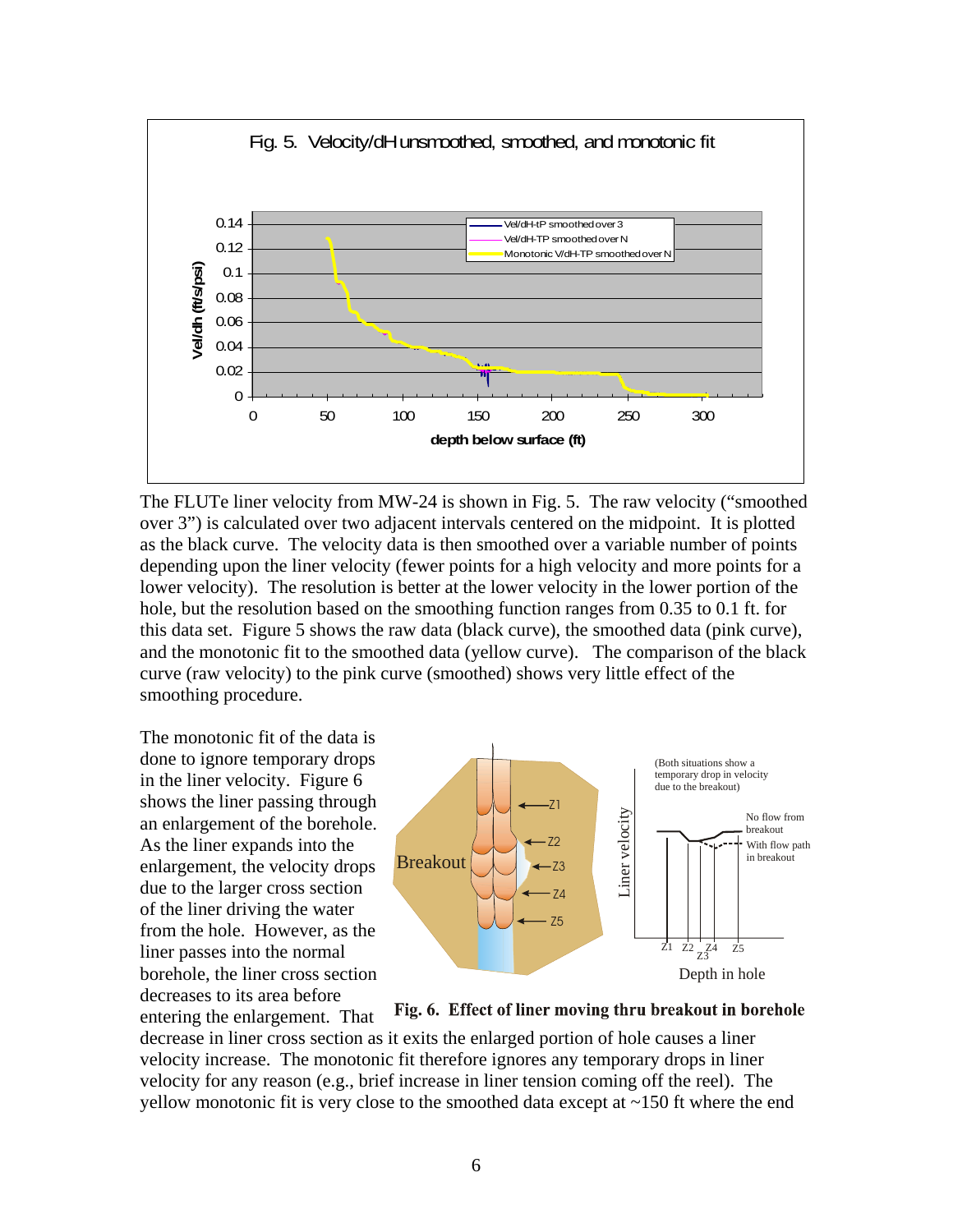of the liner and associated fittings passed through the rollers of the machine and caused some brief fluctuations.

From the velocity data of Fig. 5, the transmissivity of the borehole is calculated and is shown in Fig. 7. This very detailed transmissivity result is difficult to compare to packer data measured in 5 ft intervals. The FLUTe data was therefore integrated over the same 5 ft intervals as the packer tests to obtain the conductivity for the larger averaging intervals.

 Figure 8 shows the packer conductivity results and the FLUTe results for the 5 ft intervals. The agreement is excellent except for the three very large packer results below 245 ft. Which is the correct result?



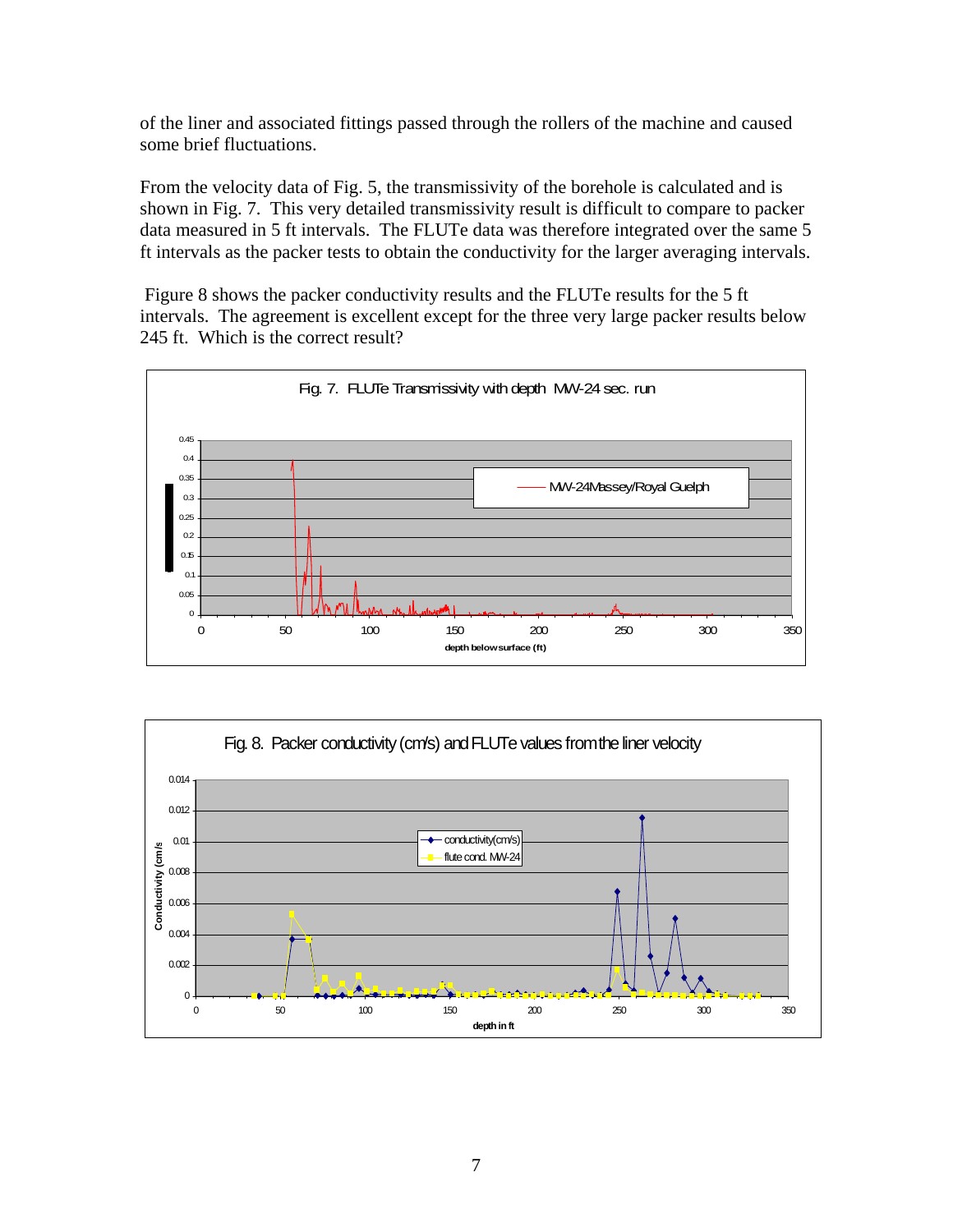#### **VI. The synthetic velocity comparison**

As a test of the packer result, a spreadsheet was developed which calculates the flow rate out of each packer interval for a constant driving pressure in the borehole, similar to the constant driving pressure for water flow out of the hole driven by the liner. For a discrete time interval, the flow rate out of the hole was summed for that time interval. The distance traversed by a hypothetical flexible liner is calculated by dividing the total flow in that time interval by the borehole cross section. In the next time step, that portion of the borehole flow that would be covered by the descending hypothetical liner is set to zero. The resulting flow is summed, and so on. This calculation produces the depth versus time that a hypothetical liner would descend in a hole with the conductivity profile determined by the packer measurements. This synthetic liner velocity is compared to the FLUTe liner velocity in Fig. 9. The first liner velocity of the two liner measurements is also shown. The two liner velocity curves are very near each other (the second run was slightly faster probably because of the development of the well as the first liner was withdrawn.) However the synthetic velocity developed from the packer conductivities is much higher until below 290 ft. Thereafter, the synthetic velocity and FLUTe liner velocity converge in the relatively tight lower portion of the hole.



It seems very unlikely that the two liner conductivities distributions would reproduce the packer distribution in most of the hole, but not the lower portion where the packer measurements are very high, and the liner has its best resolution. The liner velocity is a very simple displacement of the water from the hole. We believe that the packer data is probably in error due to the effect of bypass of the packer. Figure 10 is a drawing of the two possible flow paths that could add to the measured flow, Q, during a packer test. The first path, L1, is via a fracture that connects with a straddled fracture to the hole above or below the packers. The second path, L2, is via a permeable matrix that allows the packer interval to connect to the open hole above or below the packers.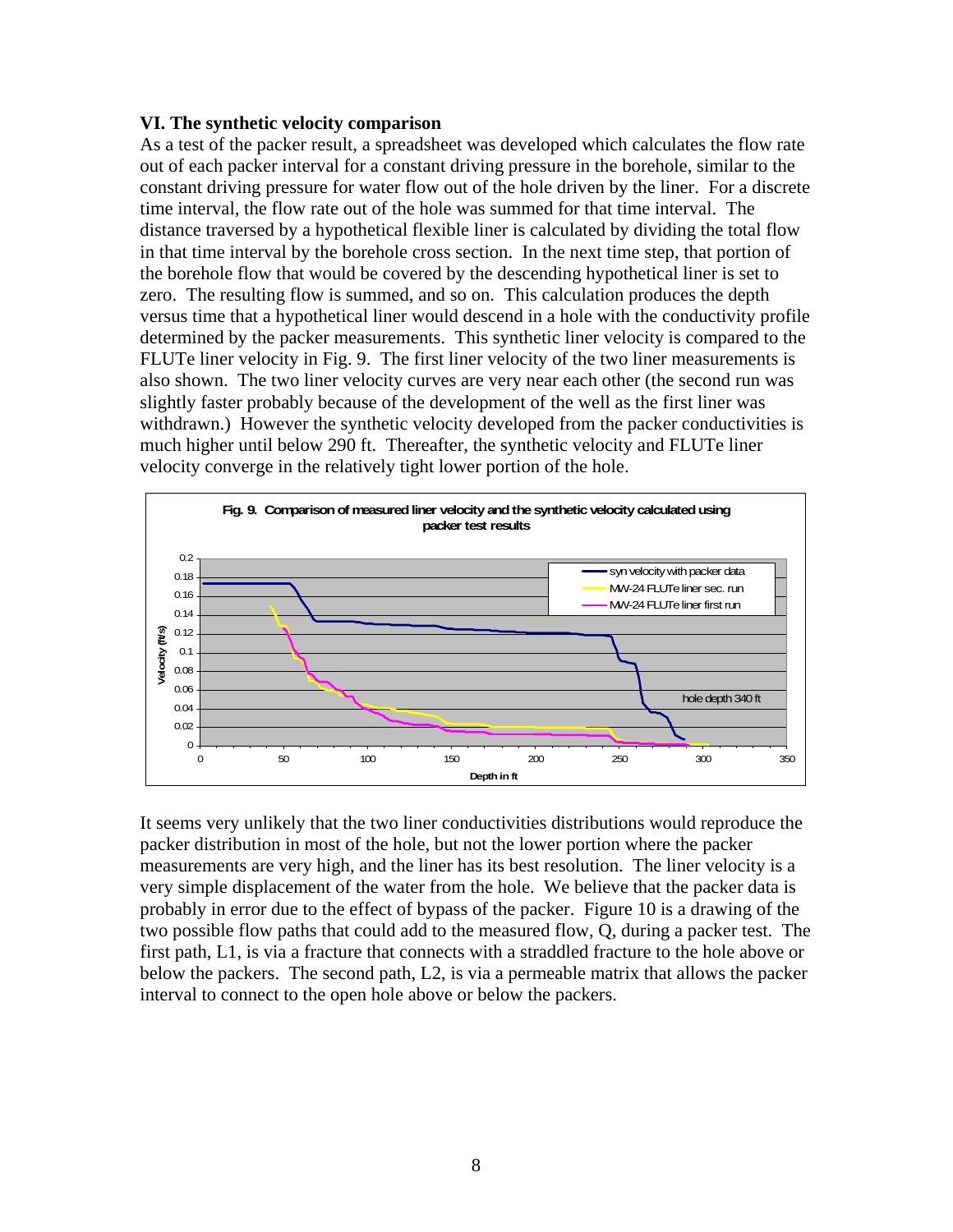These two kinds of bypass paths do not exist with the liner method. The top part of the hole is sealed by the liner and the rest is completely open. There are no bypass terms in the measured flow into the hole wall.

Only one hole volume of water is displaced by the liner. The liner measurement is continuous in time and space. There is therefore no concern about overlapping intervals or missed sections of the hole. Only flow paths that connect to distant regions are measured by the liner since the entire hole beneath the liner is at the same pressure. These generalizations are not the case for packer tests.



**Fig. 10. Potential flow past packer**

# **VII. A test of the synthetic velocity and integration methods**

Given the real possibility that there is an arithmetic error in either the integration of the FLUTe transmissivity profile over the packer intervals, or in the synthetic velocity calculation, the two calculations were tested by using the FLUTe packer interval conductivity values in the synthetic calculation spreadsheet to see if the synthetic calculation would reproduce the FLUTe liner velocity. Figure 11 shows the result for hole no. 367-6. The velocity curves are essentially identical with the obvious effect of loss of detail when the FLUTe data is integrated over the large packer intervals. This seems to support the general conclusion upon examination of Figs. 9 and 11 that the packer results can not produce the spatial resolution available in the FLUTe liner measurement.



It is not obvious from the geophysical data and borehole video why the packers may not have been well placed for the two high peaks at 265 and 285 ft except that region (260- 320 ft) is much more coarse-grained than the rest of the hole (matrix or fracture bypass?).

The other two holes had higher transmissivity rates and showed similar zones of probable packer bypass.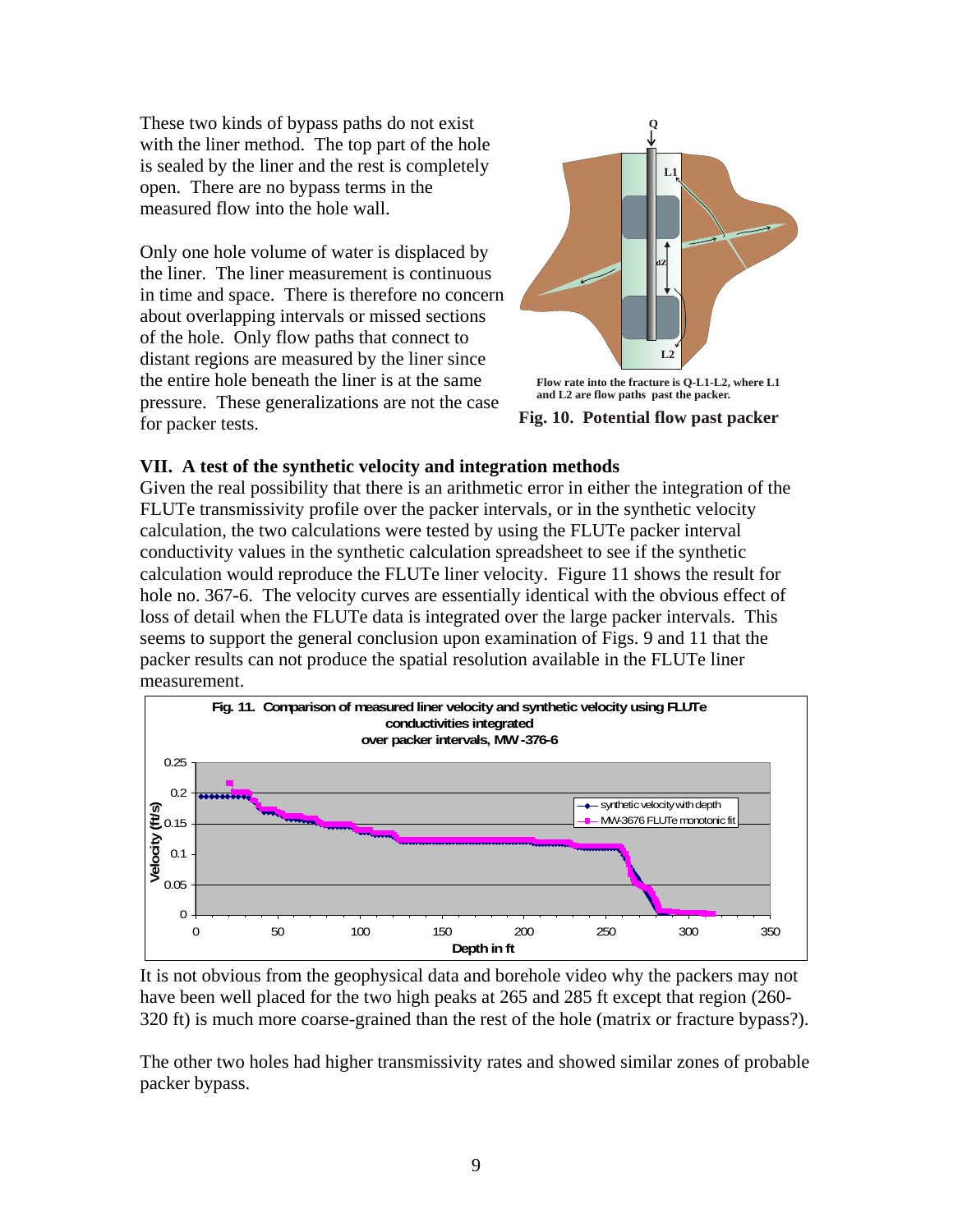# **VII. Discussion and conclusions**

The first concern is whether the new FLUTe method gives the correct results. We believe that the results are not only correct, but provide better spatial detail than the packer measurements in these boreholes. It seems important that the packer measurement is susceptible to bypass and therefore may produce erroneous results in regions of porous matrix or highly fractured media.

Because of the concern about bypass of the packers, pressure measurements are essential above and below the packers to possibly detect such leakage. However, the pressure measurement does not allow determination of the amount of leakage. The use of guard packers above and below the straddle packers makes pressure monitoring for leakage much more sensitive. However, such bypass is not a concern with the liner method.

The second major comparison is the time and labor required to produce the FLUTe results versus the packer results. The FLUTe liner installation took about 2 hrs. The packer tests took 7-11 days with much more equipment in the field. However, there was no need to perform the packer measurements quickly. Other similar holes have been measured in 4 days with two people. Even then, the FLUTe measurement was done in less than 10% of the time.

An advantage of the straddle packer method is that regions of very low conductivity can be measured with the straddle packer. The FLUTe liner can not resolve the difference between very low conductivity and zero flow zones. FLUTe does have a multi level sampling system called a *Water FLUTe*™ which does allow the verification of very low flow zones or aquitards. Using the Profiler data, the multi level sampling intervals are easily selected.

A potential disadvantage of the liner method is that the topmost portion of the hole below the water table may not be well measured if the transition to steady state velocity has not been completed before the liner exits the casing. Abrupt changes are obvious even if imposed on the transient velocity, but a permeable zone may not be obvious until the transient has decayed away. The transient zone may be 5-50 ft long depending upon the liner initial velocity.

Finally, when the FLUTe profiling measurement is complete, the blank liner is usually left in place to seal the entire hole against cross contamination. That is not an option with straddle packers.

The synthetic velocity calculation does not introduce any new information beyond a direct comparison of packer versus liner conductivity measurements, but it does make the judgment of the data easier. In this case, the liner measurement, performed twice, is not likely to be in error by 600% in the flow rate out of the hole. A simple pumping test would be useful to confirm the liner velocity.